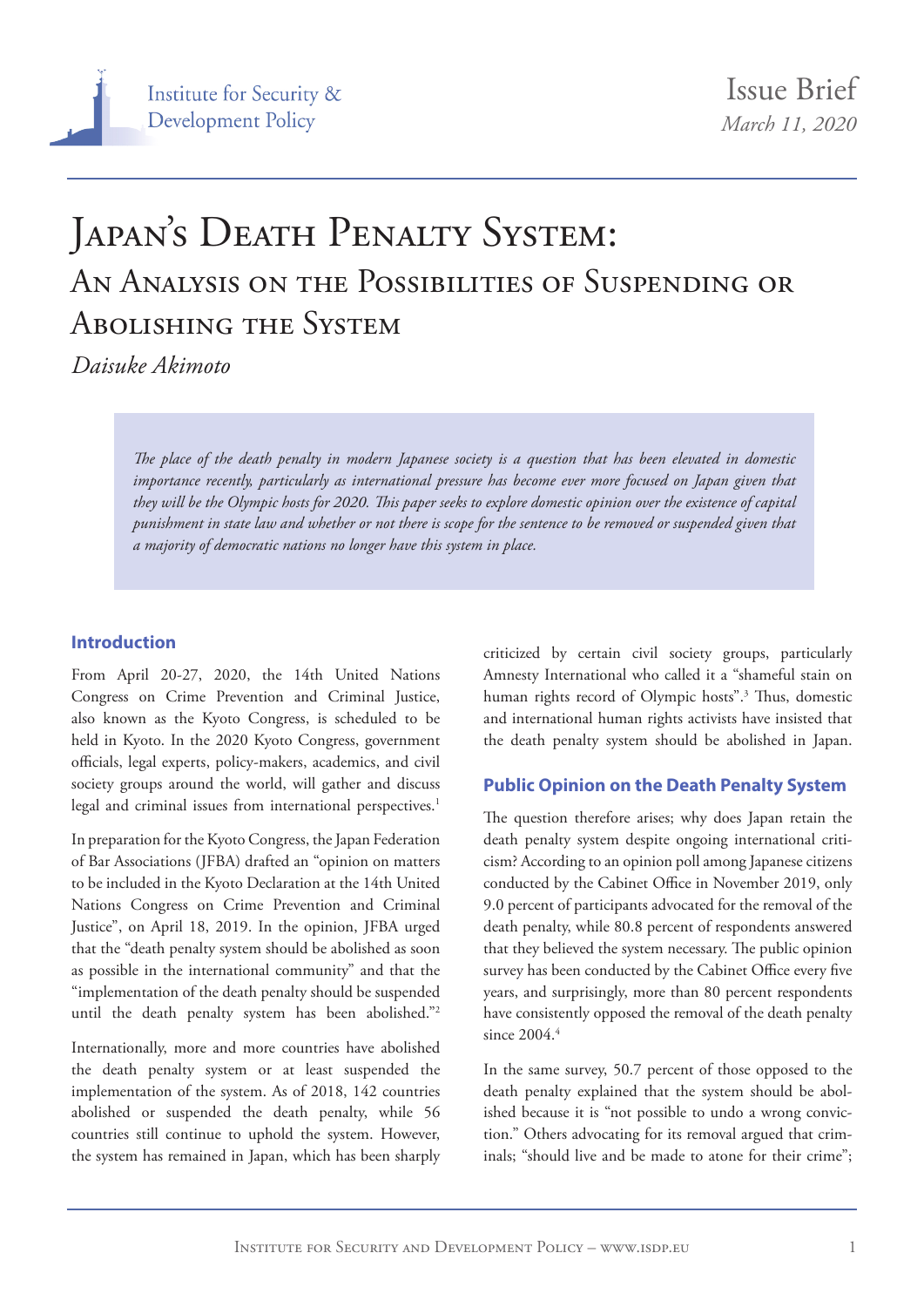"violent crime does not increase even if the death penalty is abolished"; "even if it is a punishment, it is barbaric"; "it is unforgivable to kill people, even if it is done by the state"; and that, "it is possible for criminals to be rehabilitated."5

On the contrary, 56.6 percent of those supporting the existence of the death penalty replied that the system is necessary because of the "feelings of the victims and victim's family." Others endorsing the system explained that; "life should be compensated for with life"; "if the criminals live, they will commit the same crime again"; and that "violent crime will increase" unless the death penalty system exists.6 In short, this public opinion poll shows that the majority of respondents supported the necessity of the death penalty in Japan, and have taken it for granted.

# **Political, Legal, and Constitutional Factors of the Death Penalty System**

Politically speaking, the Japanese government, especially the Ministry of Justice, has taken the position that the death penalty should not be abolished in Japan. This is the reason why the Japanese government has chosen not to sign the Second Optional Protocol to the International Covenant on Civil and Political Rights, adopted in the United Nations General Assembly in December 1989, which entered into effect in July 1991.<sup>7</sup> The Japanese government voted against the protocol in the United Nations General Assembly and the stance of the government has been consistent with the majority of the Japanese public as well as legal and constitutional frameworks.

Legally, Article 199 of the Penal Code of Japan justifies the death penalty to punish "homicide", stipulating that; "a person who kills another shall be punished by the death penalty or imprisonment with work for life or for a definite term of not less than five years."8 Furthermore, the Supreme Court of Japan judged that the death penalty is lawful and constitutional and that the system should not be regarded as "infliction of torture" nor as a "cruel punishment", which are forbidden by Article 36 of the Japanese Constitution.<sup>9</sup> In Japan, the Supreme Court is the court of last resort with power to determine the constitutionality of any law, order, regulation or official act and the whole judicial power is vested in the Supreme Court and in such inferior courts. The judges of the courts are independent and bound only by the Constitution and the laws.<sup>10</sup> Hence, once the Supreme

Court made a judgement on the death penalty, it cannot be altered by the influence of political intervention.

Nevertheless, it is important for Japanese citizens and members of the Diet to discuss and consider such reforms as the introduction of a life sentence system without parole, the possibility of abolishing the death penalty system, or suspending its implementation. This is important for both the national interest and in the international current. As a matter of fact, the 2019 opinion poll revealed that 35.1 percent all interviewees replied that they would support the removal of the death penalty system if it was replaced with the introduction of a life imprisonment system without parole, whereas 52.0 percent insisted on the continued necessity of the death penalty system regardless of a more severe life imprisonment sentence.<sup>11</sup>

## **Scope for Abolishing the Death Penalty System**

The international community has clearly stated its call for Japan to reconsider the death penalty system. The United Nations has continuously requested for Japan to at least suspend the implementation of the death penalty (officially in 2010, 2012, 2014, and 2016). On March 01, 2019, British Parliamentarian Alistair Carmichael, a Liberal Democrat politician, visited the Japanese National Diet and conducted a lecture for Japanese lawmakers to reconsider Japan's death penalty system. Likewise, the Australian government began showing its hesitation to negotiate with Japan for the "reciprocal access agreement" between the Japanese Self-Defense Forces and the Australian Defense Forces on account of the death penalty system in Japan.<sup>12</sup>

In addition to the Kyoto Congress, the Tokyo Olympic and Paralympic Games will be held from July 24 to August 09 in Japan this year (subject to the development of the Coronavirus outbreak). Notably, the Olympic Charter stipulates the significance of "human dignity" and "human rights" which should be respected by all participating countries.<sup>13</sup> In the spirit of the Olympics, therefore, now would be a good time for Japan to facilitate an official discussion on the possibility of abolishing and suspending the death penalty system from a perspective of meeting international democratic standards.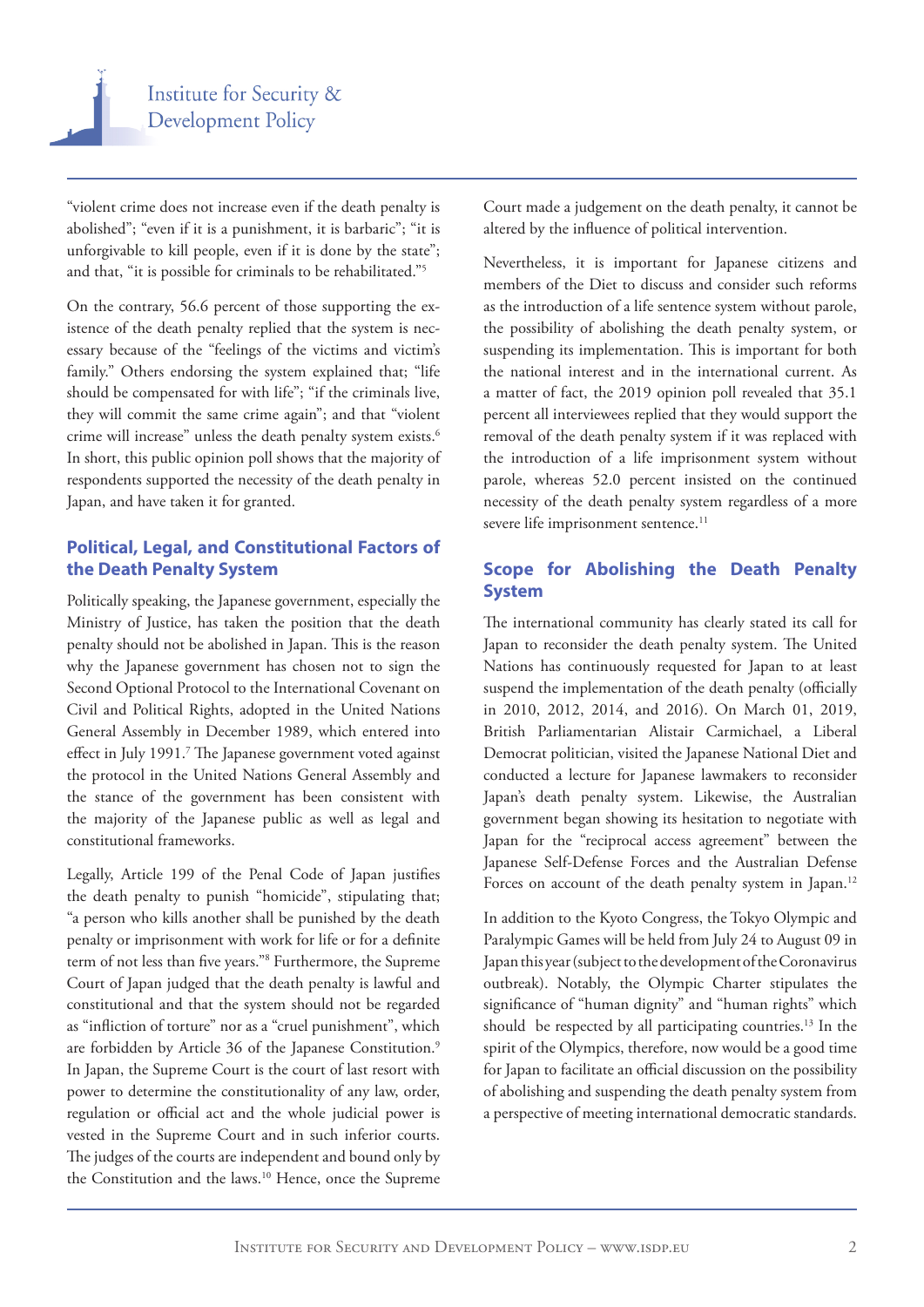

*Dr. Daisuke Akimoto is an Official Secretary to the State Minister of Finance in the House of Representatives, Japan and former Assistant Professor at the Soka University Peace Research Institute. He holds a PhD in Asian Studies and International Relations from the University of Western Sydney and an MA in Peace and Conflict Studies from the University of Sydney. His most recent publication is "The Abe Doctrine: Japan's Proactive Pacifism and Security Strategy" (Palgrave Macmillan, 2018). His views are his own and do not represent the House of Representatives or the Japanese government.*

*The opinions expressed in this Issue Brief do not necessarily reflect the views of the Institute for Security and Development Policy or its sponsors.*

*© The Institute for Security and Development Policy, 2020. This Issue Brief can be freely reproduced provided that ISDP is informed.*

#### **About ISDP**

*The Institute for Security and Development Policy is a Stockholm-based independent and non-profit research and policy institute. The Institute is dedicated to expanding understanding of international affairs, particularly the interrelationship between the issue areas of conflict, security and development. The Institute's primary areas of geographic focus are Asia and Europe's neighborhood.* 

WEBSITE: WWW.ISDP.EU